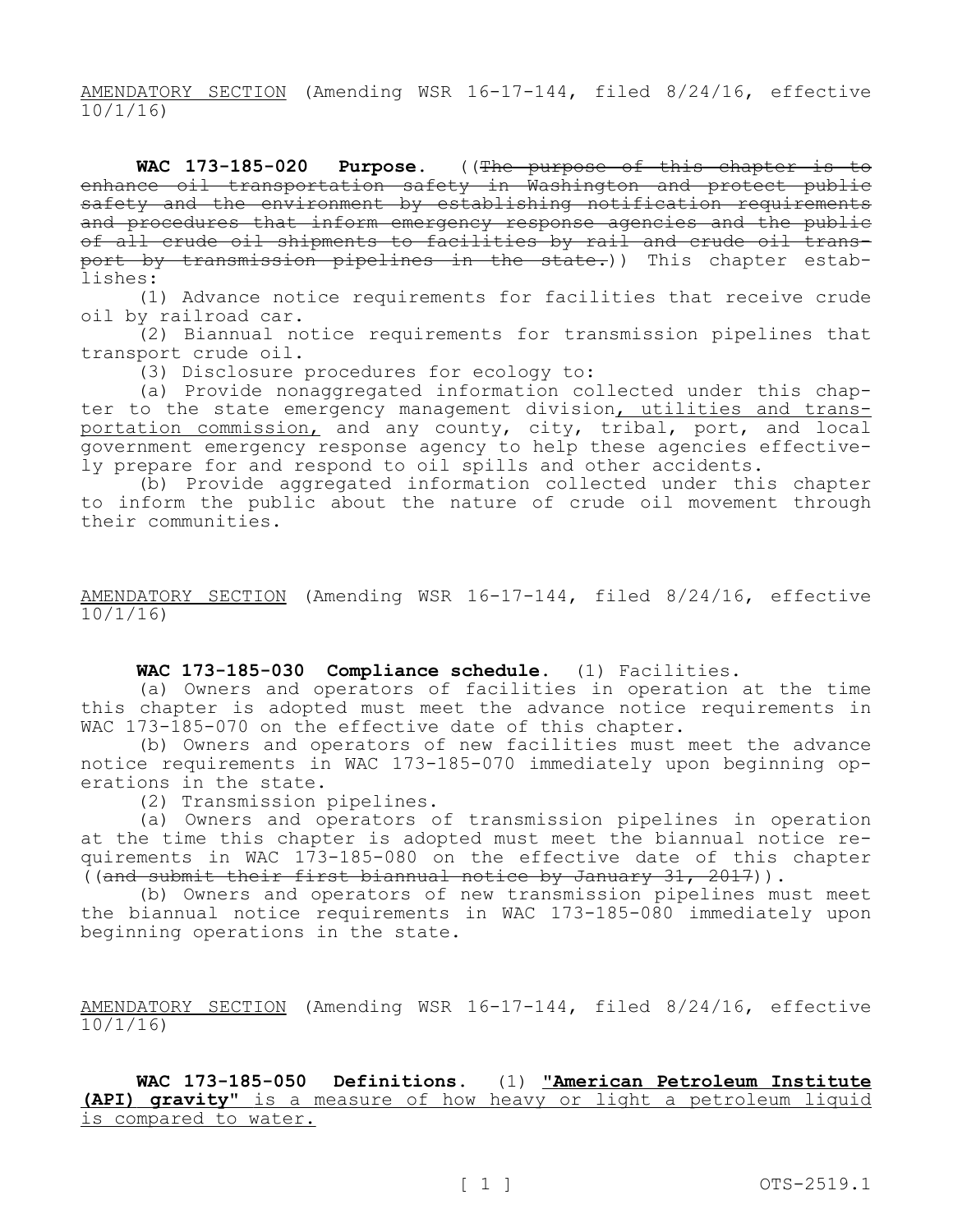(2) **"Bulk"** means material that is stored or transported in a loose, unpackaged liquid, powder, or granular form capable of being conveyed by a pipe, bucket, chute, or belt system.

(((2))) (3) **"Crude oil"** means any naturally occurring hydrocarbons coming from the earth that are liquid at twenty-five degrees Celsius and one atmosphere of pressure including, but not limited to, crude oil, bitumen and diluted bitumen, synthetic crude oil, and natural gas well condensate.

(((3))) (4) **"Ecology"** means the state of Washington department of ecology.

(((4))) (5)(a) **"Facility"** means any structure, group of structures, equipment, pipeline, or device, other than a vessel, located on or near the navigable waters of the state that transfers oil in bulk to or from a tank vessel or pipeline, that is used for producing, storing, handling, transferring, processing, or transporting oil in bulk.

(b) For the purposes of oil spill contingency planning in RCW 90.56.210, facility also means a railroad that is not owned by the state that transports oil as bulk cargo.

(c) Except as provided in (b) of this subsection, a facility does not include any:

(i) Railroad car, motor vehicle, or other rolling stock while transporting oil over the highways or rail lines of this state;

(ii) Underground storage tank regulated by ecology or a local government under chapter 90.76 RCW;

(iii) Motor vehicle motor fuel outlet;

(iv) Facility that is operated as part of an exempt agricultural activity as provided in RCW 82.04.330; or

(v) Marine fuel outlet that does not dispense more than three thousand gallons of fuel to a ship that is not a covered vessel, in a single transaction.

(((5) **"Navigable waters of the state"** means those waters of the state, and their adjoining shorelines, that are subject to the ebb and flow of the tide and/or are presently used, have been used in the past, or may be susceptible for use to transport intrastate, interstate, or foreign commerce.))

(6) **"Oil"** or **"oils"** means oil of any kind that is liquid at twenty-five degrees Celsius and one atmosphere of pressure and any fractionation thereof including, but not limited to, crude oil, bitumen, synthetic crude oil, natural gas well condensate, petroleum, gasoline, fuel oil, diesel oil, biological oils and blends, oil sludge, oil refuse, and oil mixed with wastes other than dredged spoil. Oil does not include any substance listed in Table 302.4 of 40 C.F.R. Part 302, adopted August 14, 1989, under Section 102(a) of the federal Comprehensive Environmental Response, Compensation, and Liability Act of 1980, as amended by P.L. 99-499.

(7)(a) **"Owner"** or **"operator"** means (i) in the case of a vessel, any person owning, operating, or chartering by demise, the vessel; (ii) in the case of an onshore or offshore facility, any person owning or operating the facility; and (iii) in the case of an abandoned vessel or onshore or offshore facility, the person who owned or operated the vessel or facility immediately before its abandonment.

(b) **"Operator"** does not include any person who owns the land underlying a facility if the person is not involved in the operations of the facility.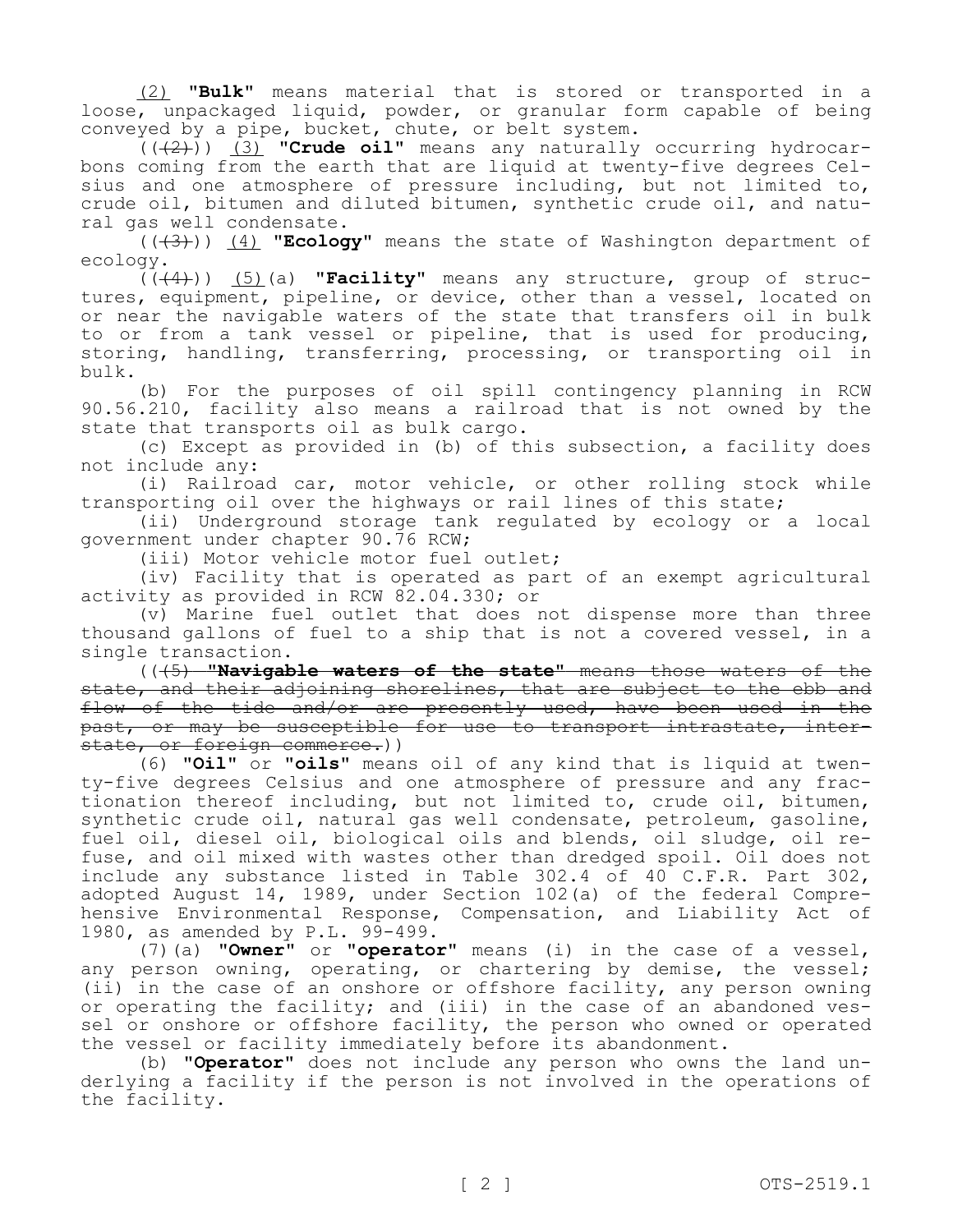(8) **"Person"** means any political subdivision, government agency, municipality, industry, public or private corporation, copartnership, association, firm, individual, ship, or any other entity whatsoever.

(9) **"Ship"** means any boat, ship, vessel, barge, or other floating craft of any kind.

(10) **"Sour crude oil"** means crude oil that has a sulfur content greater than 0.5 percent by weight.

(11) **"Spill"** means an unauthorized discharge of oil which enters waters of the state.

(((11))) (12) **"State"** means the state of Washington.

(( $(12)$ )) (13) **"Sweet crude oil"** means crude oil that has a sulfur content that does not exceed 0.5 percent by weight.

(14) **"Transmission pipeline"** means all parts of a pipeline whether interstate or intrastate, through which oil moves in transportation, including line pipes, valves, and other appurtenances connected to line pipe, pumping units, and fabricated assemblies associated with pumping units, metering and delivery stations and fabricated assemblies therein, and breakout tanks.

(((13) **"Waters of the state"** includes lakes, rivers, ponds, streams, inland waters, underground water, salt waters, estuaries, tidal flats, beaches and land adjoining the seacoast of the state, sewers, and all other surface waters and watercourses within the jurisdiction of the state of Washington.))

(15) **"Vapor-liquid ratio"** means the ratio of the vapor volume to the liquid volume of the sample, in equilibrium, under specified conditions.

(16) **"Vapor pressure"** means the pressure exerted by the vapor of a liquid when in equilibrium with the liquid. Vapor pressure varies based on specified temperature and vapor-liquid ratio.

## **PART B ((FACILITIES)) NOTIFICATION, DISCLOSURES, AND NONDISCLOSURES**

AMENDATORY SECTION (Amending WSR 16-17-144, filed 8/24/16, effective 10/1/16)

**WAC 173-185-070 Advance notice—Facility requirements.** (1) Owners and operators of a facility that will receive crude oil from a railroad car must provide ecology with advance notice of all scheduled crude oil deliveries to be received by the facility as provided in this section. Notification may be made by the facility owner or operator's designee.

(2) The advance notice must contain the following information:

(a) Name, address, contact person, and telephone number of the facility;

(b) Region of origin of crude oil as stated, or as expected to be stated, on the bill of lading;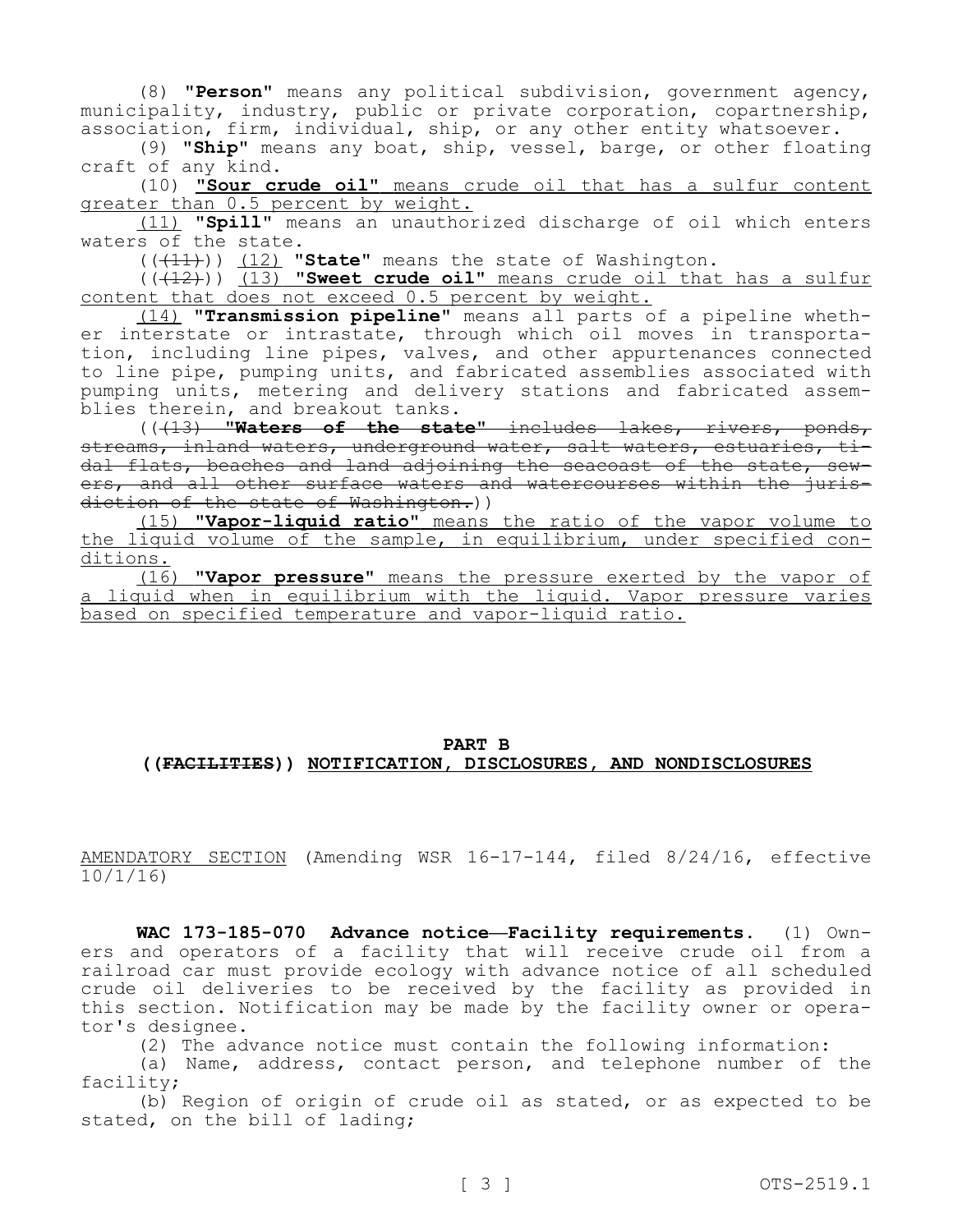(c) Railroad route taken to the facility within the state, if known;

(d) Scheduled time, which means date, and volume of the scheduled delivery;

(e) Gravity, as measured by ((the most recently approved)) standards developed by the American Petroleum Institute or, if unavailable at the time of reporting, expected gravity of crude oil scheduled to be delivered;

(f) Type of crude oil scheduled to be delivered based on: (i) Expected gravity as reported under (e) of this subsection; and (ii) designation of the crude oil as sweet or sour;

(g) Vapor pressure or, if unavailable at the time of reporting, expected vapor pressure of crude oil scheduled to be delivered. Vapor pressure reported under this subsection must be the vapor pressure or expected vapor pressure of the crude oil as measured by American Society for Testing and Materials, or ASTM, Standard D6377-16 or another method approved by ecology, at the expected temperature of the crude oil and with a vapor-liquid ratio between 1.5:1 and 4:1.

A copy of ASTM Standard D6377-16 is available for inspection at 300 Desmond Drive S.E., Lacey, Washington 98503.

(3)(a) Advance notice must be provided to ecology each week for all arrivals of railroad cars carrying crude oil scheduled for the succeeding seven-day period.

(b) All newly scheduled arrivals of railroad cars carrying crude oil after the advance notice time frame under (a) of this subsection must be reported to ecology as soon as possible and before the shipment enters the state. If the shipment is already in the state, the scheduled arrival must be reported when the information is known to the facility.

(c) Advance notice information reported for scheduled crude oil deliveries may be updated after receipt of a scheduled crude oil delivery. If a facility chooses to update information, the information must be updated within fifteen days after the end of the quarter containing the scheduled crude oil delivery date.

(4) Notification must be submitted via  $((\text{internet}))$  website established by ecology.

## **((PART C PIPELINES))**

AMENDATORY SECTION (Amending WSR 16-17-144, filed 8/24/16, effective 10/1/16)

**WAC 173-185-080 Biannual notice—Pipeline requirements.** (1) Owners and operators of a transmission pipeline that transports crude oil in or through the state must provide ecology biannual notice of all crude oil transported by the transmission pipeline in or through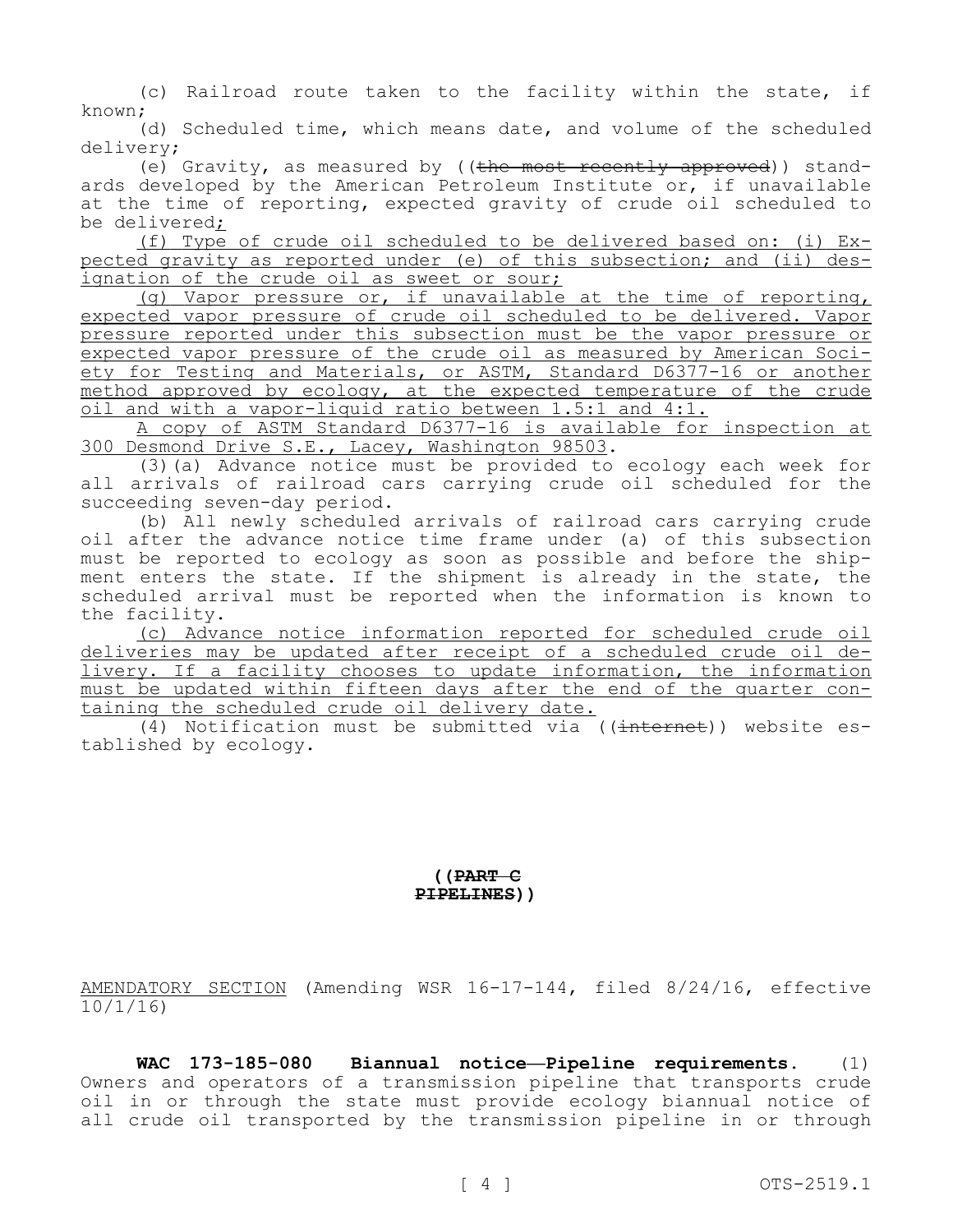the state. Notification may be made by the transmission pipeline owner or operator's designee.

(2) The notice must contain the following information:

(a) Company name, address, contact person, and telephone number of the pipeline;

(b) Volume of crude oil by:

(i) Each listed state or province of origin of the crude oil;

(ii) Gravity, as measured by standards developed by the American Petroleum Institute, by weighted average;

(iii) Type of crude oil transported based on gravity as reported under (b) (ii) of this subsection, and designation of the crude oil as sweet or sour.

(3)(a) Notification must be submitted to ecology each year by July 31st for the period January 1st through June 30th and by January 31st for the period July 1st through December 31st.

(b) Notification ((must)) may be submitted by email to ecology or via website established by ecology. Form number ECY 070-562 must be used.

## **((PART D DISCLOSURES AND NONDISCLOSURES))**

AMENDATORY SECTION (Amending WSR 16-17-144, filed 8/24/16, effective 10/1/16)

**WAC 173-185-090 Disclosures—Emergency management division, utilities and transportation commission, and county, city, tribal, port, and local government emergency response agencies.** (1) Ecology will share the advance notice information collected from facilities under ((this chapter)) MAC 173-185-070 with the state emergency management division and any county, city, tribal, port, or local government emergency response agency upon request. Requests to access this information must be submitted to ecology by email.

(2) Ecology will share the advance notice information collected from facilities under WAC 173-185-070 with the utilities and transportation commission.

AMENDATORY SECTION (Amending WSR 16-17-144, filed 8/24/16, effective 10/1/16)

**WAC 173-185-100 Disclosures—The public.** Ecology will disclose information collected under this chapter by publishing it on a quarterly basis on ecology's website.